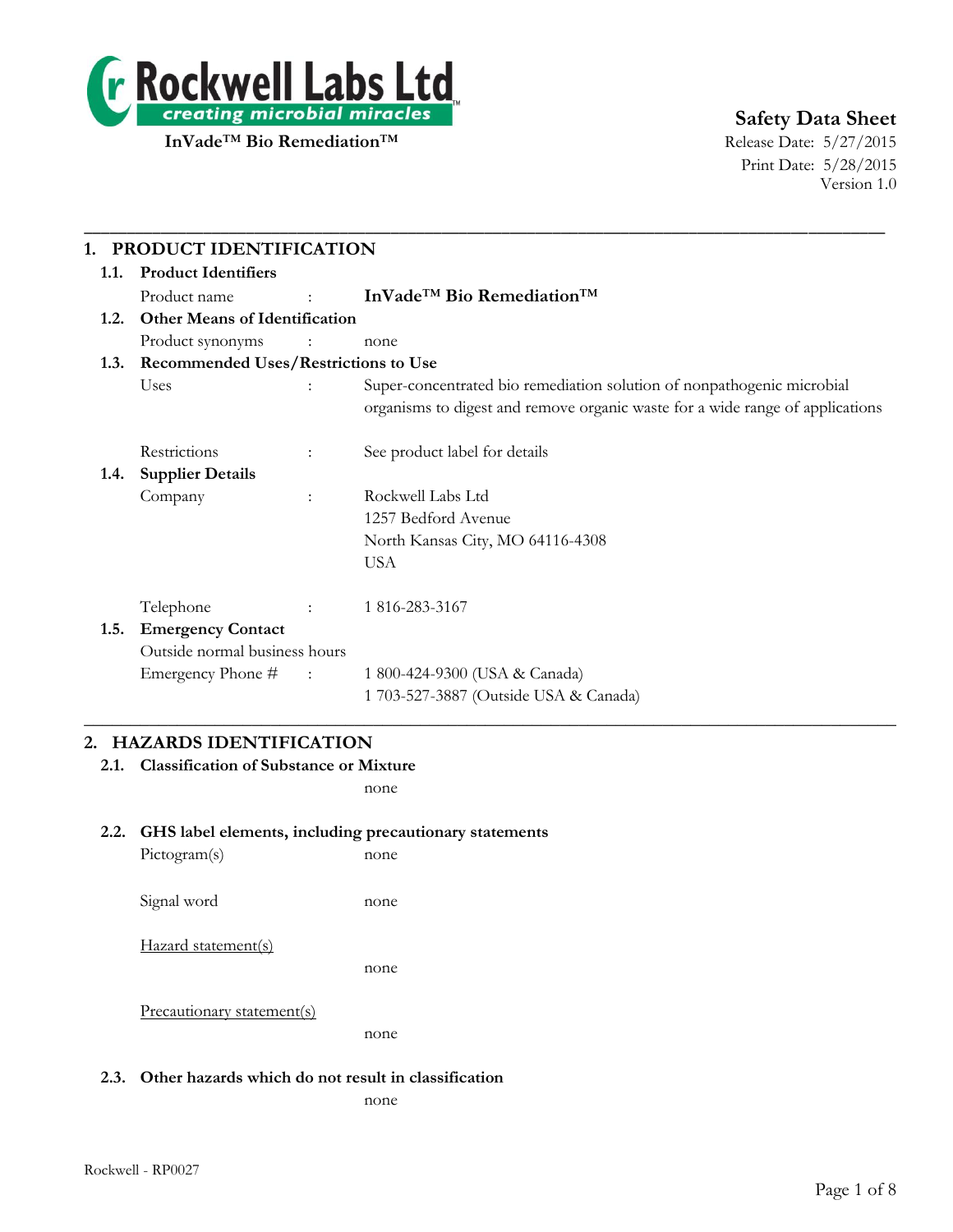

# **Safety Data Sheet**

Print Date: 5/28/2015 Version 1.0

## **3. COMPOSITION/INFORMATION ON INGREDIENTS**

#### **3.1. Substances**

Not applicable

## **3.2. Mixtures**

Hazardous component(s) or components of note:

| Chemical Identity                              | Contains $(\% w/w)$ | CAS-No. | Hazard Classification |
|------------------------------------------------|---------------------|---------|-----------------------|
| Nonpathogenic bacillus $>1$ million cfu/gallon |                     | $-----$ | none                  |
| <b>bacteria</b>                                |                     |         |                       |

 $\_$  , and the set of the set of the set of the set of the set of the set of the set of the set of the set of the set of the set of the set of the set of the set of the set of the set of the set of the set of the set of th

**\_\_\_\_\_\_\_\_\_\_\_\_\_\_\_\_\_\_\_\_\_\_\_\_\_\_\_\_\_\_\_\_\_\_\_\_\_\_\_\_\_\_\_\_\_\_\_\_\_\_\_\_\_\_\_\_\_\_\_\_\_\_\_\_\_\_\_\_\_\_\_\_\_\_**

## **4. FIRST AID MEASURES**

## **4.1. Description of first aid measures**

#### **General advice**

Consult a physician or poison control center. Provide this safety data sheet to medical personnel. Move out of hazardous areas.

#### **If inhaled**

Move person to fresh air. If person is not breathing, call 911 or an ambulance, then give artificial respiration, preferably mouth to mouth if possible. Call a poison control center or doctor for further treatment advice.

#### **In case of skin contact**

Take off contaminated clothing. Rinse skin immediately with plenty of water for 15-20 minutes. Call a poison control center or doctor for treatment advice.

#### **In case of eye contact**

Hold eye open and rinse slowly and gently with water for 15-20 minutes. Remove contact lenses, if present, after the first 5 minutes, then continue rinsing eye. Call a poison control center or doctor for treatment advice.

#### **If swallowed**

Call a poison control center or doctor for treatment advice. Have person sip a glass of water if able to swallow. Do not induce vomiting unless told to do so by a poison control center or doctor. Do not give anything by mouth to an unconscious person.

- **4.2. Most important symptoms and effects, both acute and delayed** None known
- **4.3. Indication of any immediate medical attention and special treatment needed, if necessary** None known

## **5. FIRE FIGHTING MEASURES**

## **5.1. Extinguishing media**

Suitable extinguishing media: use water spray, alcohol-resistant foam, dry chemical or carbon dioxide.

 $\_$  , and the set of the set of the set of the set of the set of the set of the set of the set of the set of the set of the set of the set of the set of the set of the set of the set of the set of the set of the set of th

- **5.2. Specific hazards arising from the chemical** Oxides of carbon, nitrogen, and sulfur.
- **5.3. Special protective equipment and precautions for fire fighters**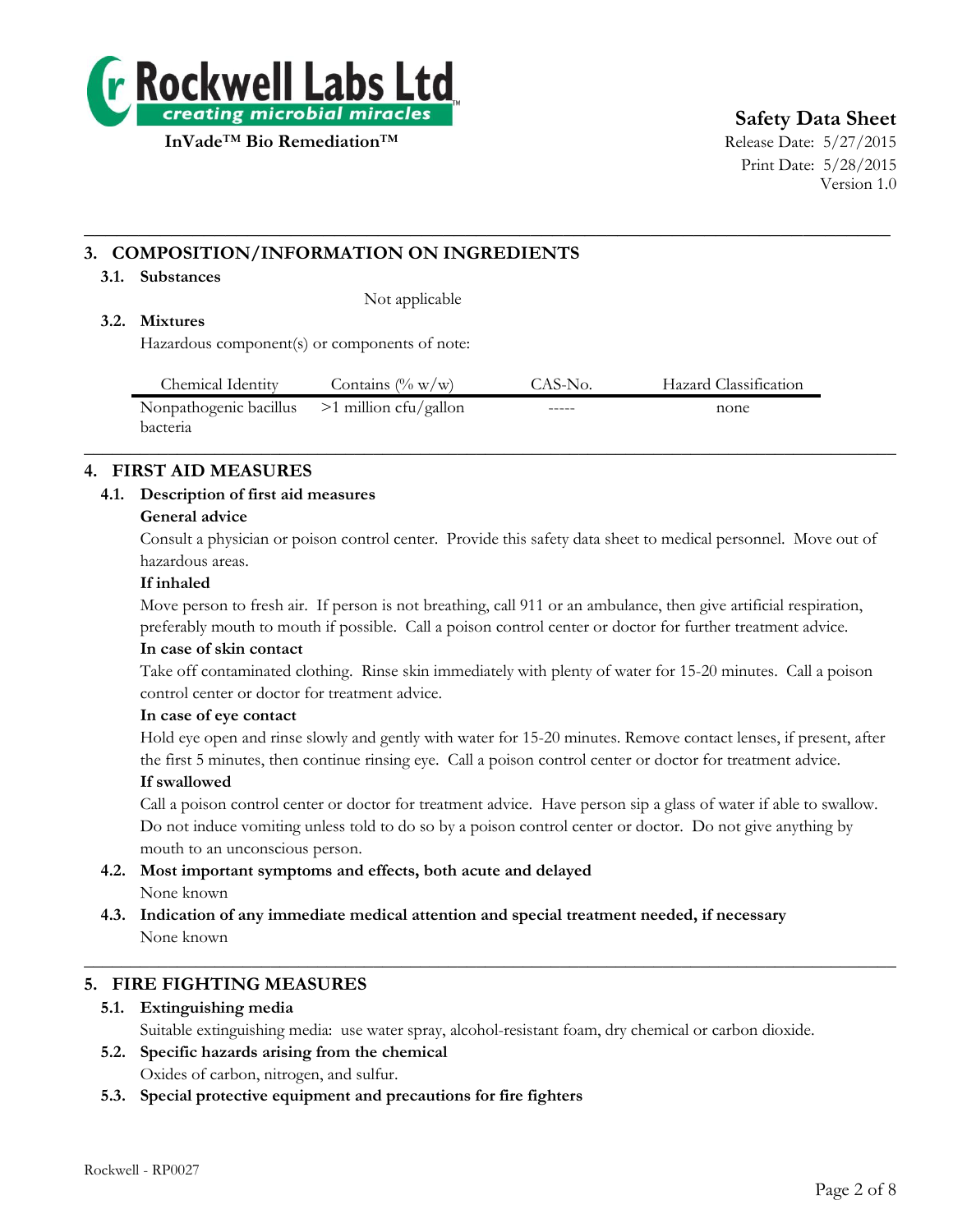

**Safety Data Sheet**

Print Date: 5/28/2015 Version 1.0

Wear self contained breathing apparatus for firefighting if deemed necessary. Additional information: none.

**5.4. Further information**

No data available

## **6. ACCIDENTAL RELEASE MEASURES**

## **6.1. Personal precautions, protective equipment and emergency procedures**

Avoid contact with spilled product and contaminated surfaces. Evacuate personnel to safe areas during emergencies. For safe handling instructions see section 7. For proper PPE see section 8.

 $\_$  , and the set of the set of the set of the set of the set of the set of the set of the set of the set of the set of the set of the set of the set of the set of the set of the set of the set of the set of the set of th

**6.2. Environmental precautions** Prevent further leakage or spillage if safe to do so.

## **6.3. Methods and materials for containment and cleaning up**

Wipe up any spilled material and dispose of according to instructions in section 13. Wash contaminated surfaces with soap and water. If required, clean surface with bleach or quaternary ammonia disinfectant.

## **7. HANDLING AND STORAGE**

## **7.1. Precautions for safe handling**

Handle in accordance with good industrial hygiene practices. For additional precautions see section 2.2

 $\_$  , and the set of the set of the set of the set of the set of the set of the set of the set of the set of the set of the set of the set of the set of the set of the set of the set of the set of the set of the set of th

 $\_$  , and the set of the set of the set of the set of the set of the set of the set of the set of the set of the set of the set of the set of the set of the set of the set of the set of the set of the set of the set of th

## **7.2. Conditions for safe storage, including any incompatibilities**

Store in a cool dry place. Store in original container. Do not store where children or animals may gain access.

## **8. EXPOSURE CONTROLS/PERSONAL PROTECTION**

## **8.1. Control parameters**

Components with workplace parameters

| - -  | .      | $-$<br><b>a</b> lue | $\Gamma \cap \mathcal{M}$ | <b>Basis</b><br>--- - |
|------|--------|---------------------|---------------------------|-----------------------|
| none | ------ | ------              | ------                    | ------                |

## **8.2. Appropriate engineering controls**

Ensure relevant engineering controls are employed to prevent exceeding threshold values for the listed control parameters in section 8.1.

## **8.3. Individual protection measures, such as personal protective equipment**

In normal use and handling conditions refer to the product label for required PPE. In all other cases the following recommendations would apply.

## **Eye/face protection**

Safety glasses or other similar eye protection conforming to ANSI Z87.1 standards recommended when handling product.

## **Skin protection**

Chemical resistant nitrile rubber or similarly compatible gloves recommended when handling product. Dispose of contaminated gloves after use in accordance with applicable local and state regulations. Wash exposed skin with soap and water immediately. Wash all contaminated clothing prior to reuse.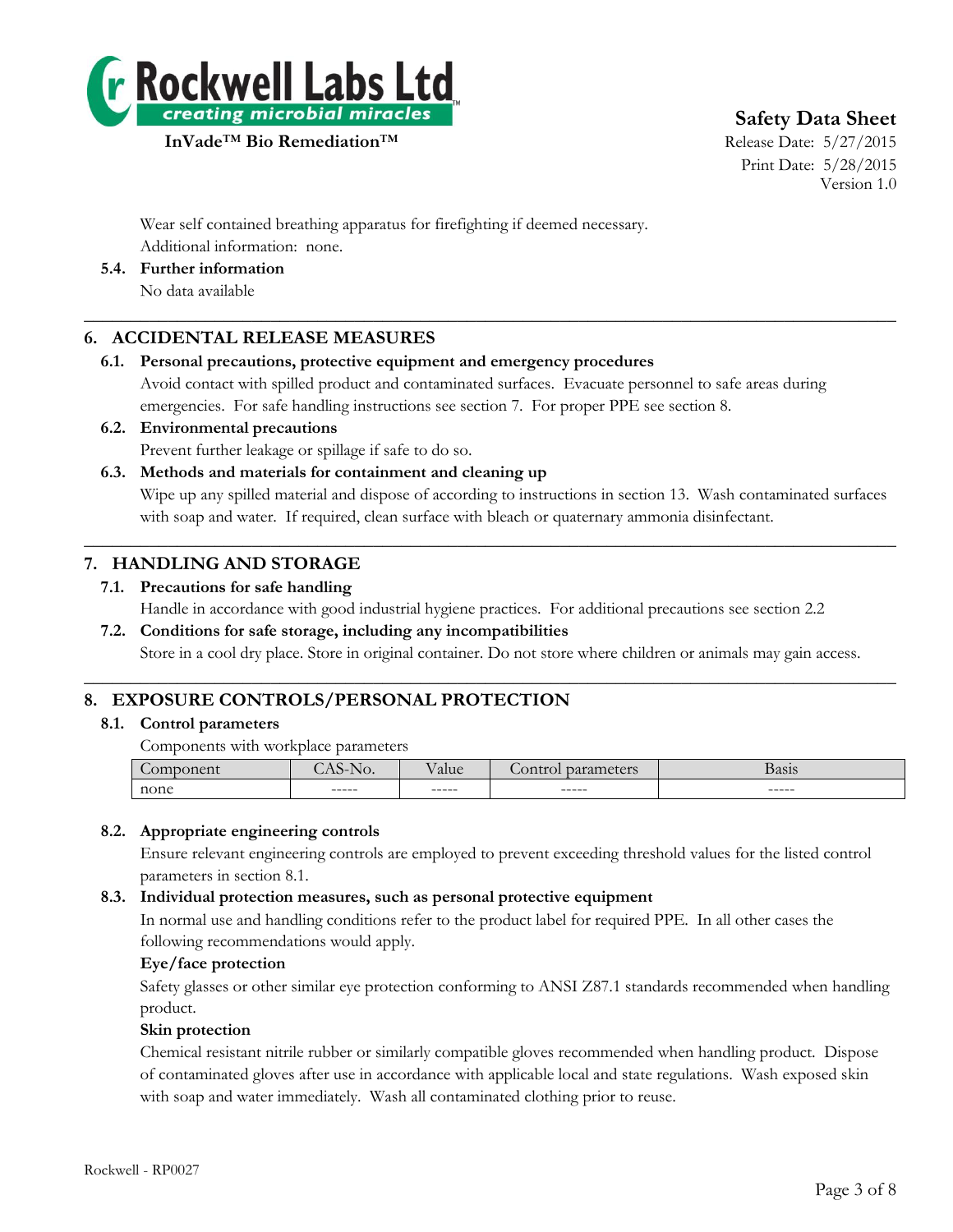

# **Safety Data Sheet**

Print Date: 5/28/2015 Version 1.0

#### **Respiratory protection**

Not required under normal use conditions. **Thermal hazards** None known

## **9. PHYSICAL AND CHEMICAL PROPERTIES**

#### **9.1. Information on basic physical and chemical properties**

 $\_$  , and the set of the set of the set of the set of the set of the set of the set of the set of the set of the set of the set of the set of the set of the set of the set of the set of the set of the set of the set of th

 $\_$  , and the set of the set of the set of the set of the set of the set of the set of the set of the set of the set of the set of the set of the set of the set of the set of the set of the set of the set of the set of th

| Appearance;                                      | Tan liquid               |
|--------------------------------------------------|--------------------------|
| Odor;                                            | Natural                  |
| Odor threshold;                                  | No data available        |
| pH;                                              | $6.5 - 7.5$ (24.2 °C)    |
| Melting point/freezing point;                    | No data available        |
| Initial boiling point and boiling<br>range;      | No data available        |
| Flash point;                                     | $> 200$ °F (93 °C)       |
| Evaporation rate;                                | No data available        |
| Flammability (solid, gas);                       | No data available        |
| Upper/lower flammability or<br>explosive limits; | No data available        |
| Vapor pressure;                                  | No data available        |
| Vapor density;                                   | No data available        |
| Relative density;                                | $1.02$ g/ml              |
| Solubility;                                      | Soluble in water         |
| Partition coefficient: n-<br>octanol/water;      | No data available        |
| Auto-ignition temperature;                       | No data available        |
| Decomposition temperature;                       | No data available        |
| Kinematic Viscosity;                             | Similar to that of water |
| 9.2. Additional Information                      |                          |

No data available

## **10. STABILITY AND REACTIVITY**

## **10.1. Reactivity**

No data available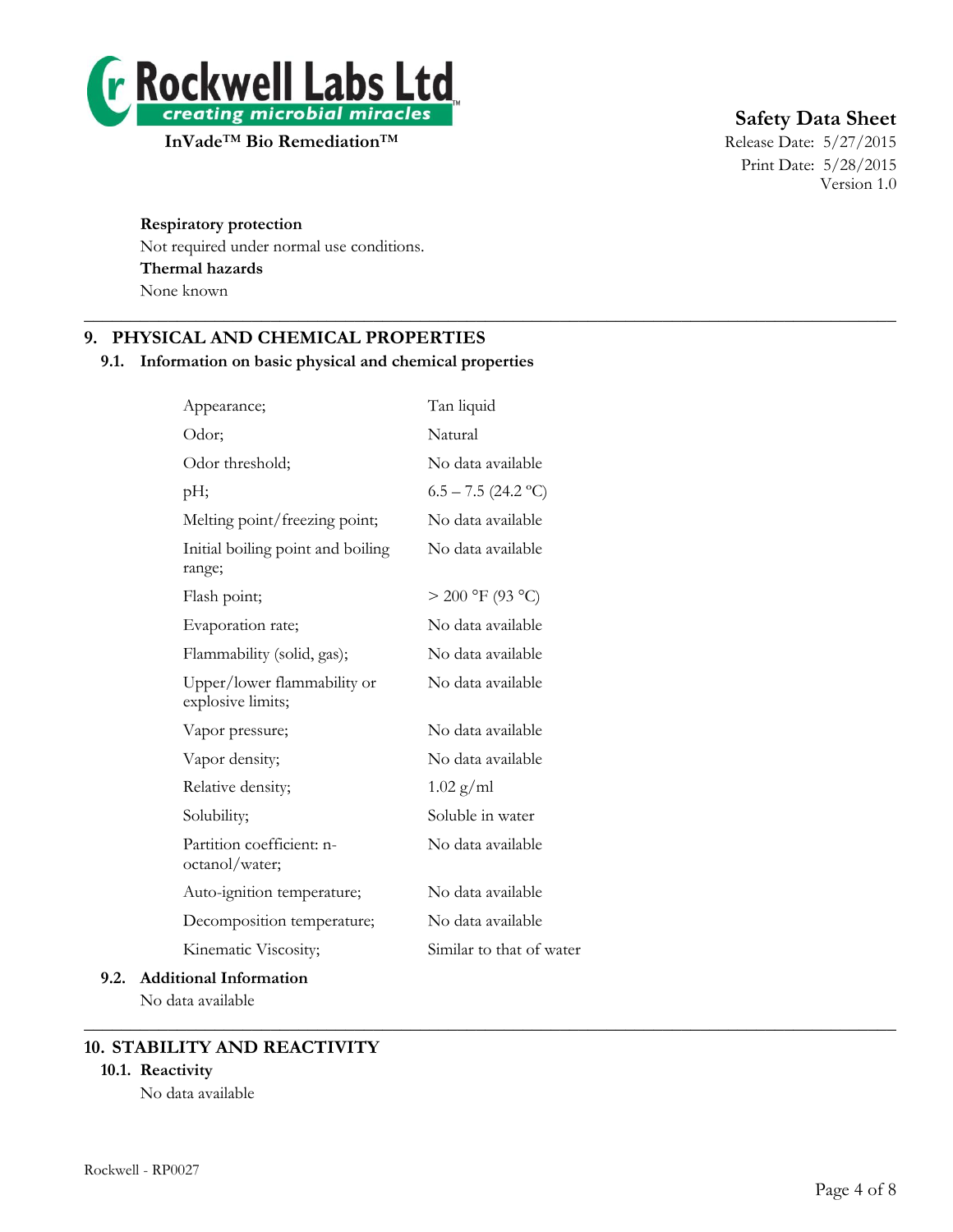

# **Safety Data Sheet**

Print Date: 5/28/2015 Version 1.0

**10.2. Chemical stability**

Stable under recommended storage conditions.

- **10.3. Possibility of hazardous reactions** No data available
- **10.4. Conditions to avoid** Exposure to excessive heat.
- **10.5. Incompatible materials** Strong oxidizing agents. Strong reducing agents. Disinfecting agents.

# **10.6. Hazardous decomposition products** Other decomposition products – no data available

In the event of a fire: see section 5

## **11. TOXICOLOGICAL INFORMATION**

#### **11.1. Information on toxicological effects**

#### **Acute Toxicity**

LD50 Oral –  $\text{Rat}$  –  $>$  5000 mg/kg LD50 Dermal –  $\text{Rat}$  –  $>$  5000 mg/kg

LD50 Inhalation – no data available

**Skin corrosion/irritation**

Not a skin irritant

**Serious eye damage/irritation**

Not an eye irritant

**Respiratory or skin sensitization**

Not a known sensitizer

## **Germ cell mutagenicity**

Not a known mutagen

## **Carcinogenicity**

IARC: No component of this product presents at levels greater than or equal to 0.1% is identified as probable, possible or confirmed human carcinogen by IARC.

 $\_$  , and the set of the set of the set of the set of the set of the set of the set of the set of the set of the set of the set of the set of the set of the set of the set of the set of the set of the set of the set of th

- ACGIH: No component of this product presents at levels greater than or equal to 0.1% is identified as probable, possible or confirmed human carcinogen by ACGIH.
- NTP: No component of this product presents at levels greater than or equal to 0.1% is identified as probable, possible or confirmed human carcinogen by NTP.
- OSHA: No component of this product presents at levels greater than or equal to 0.1% is identified as probable, possible or confirmed human carcinogen by OSHA.

## **Reproductive toxicity**

Not a known reproductive toxicant

**Specific target organ toxicity – single exposure**

No data available

**Specific target organ toxicity – repeated exposure**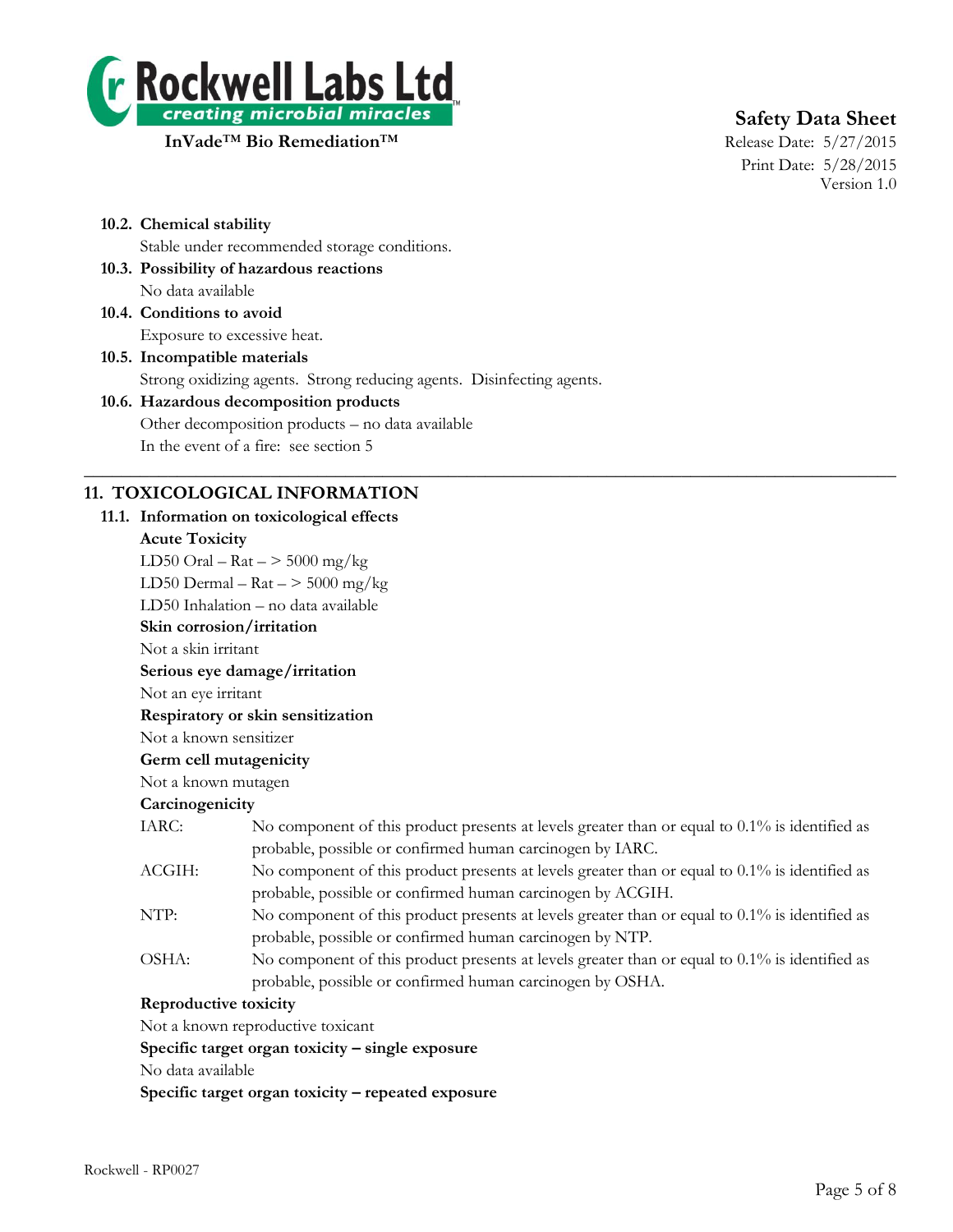

**InVade<sup>™</sup> Bio Remediation<sup>™</sup> Release Date: 5/27/2015** 

# **Safety Data Sheet**

Print Date: 5/28/2015 Version 1.0

No data available **Aspiration hazard** No data available

**11.2. Other information** No data available

## **12. ECOLOGICAL INFORMATION**

#### **12.1. Toxicity**

Toxicity to fish no data available Toxicity to daphnia no data available and other aquatic invertebrates

 $\_$  , and the set of the set of the set of the set of the set of the set of the set of the set of the set of the set of the set of the set of the set of the set of the set of the set of the set of the set of the set of th

- **12.2. Persistence and degradability** No data available
- **12.3. Bioaccumulative potential** No data available
- **12.4. Mobility in soil** No data available
- **12.5. Other adverse effects** No data available

## $\_$  , and the set of the set of the set of the set of the set of the set of the set of the set of the set of the set of the set of the set of the set of the set of the set of the set of the set of the set of the set of th **13. DISPOSAL CONSIDERATIONS**

## **13.1. Disposal Methods.**

The best disposal method is to use the entire quantity per label directions. If it is necessary to dispose of unused material then follow the label instructions and relevant local, state and federal waste disposal guidelines. Product Disposal:

Do not contaminate water, food or feed by storage or disposal.

Packaging Disposal:

If empty: Place in trash or offer for recycling if available. If partly filled: Call your local solid waste agency or 1- 800-CLEANUP which is managed as a public-private partnership.

 $\_$  , and the set of the set of the set of the set of the set of the set of the set of the set of the set of the set of the set of the set of the set of the set of the set of the set of the set of the set of the set of th

See section 8 for proper PPE and precautionary handling measures.

## **14. TRANSPORT INFORMATION**

# **DOT**

Not dangerous goods **IMDG** Not dangerous goods **IATA** Not dangerous goods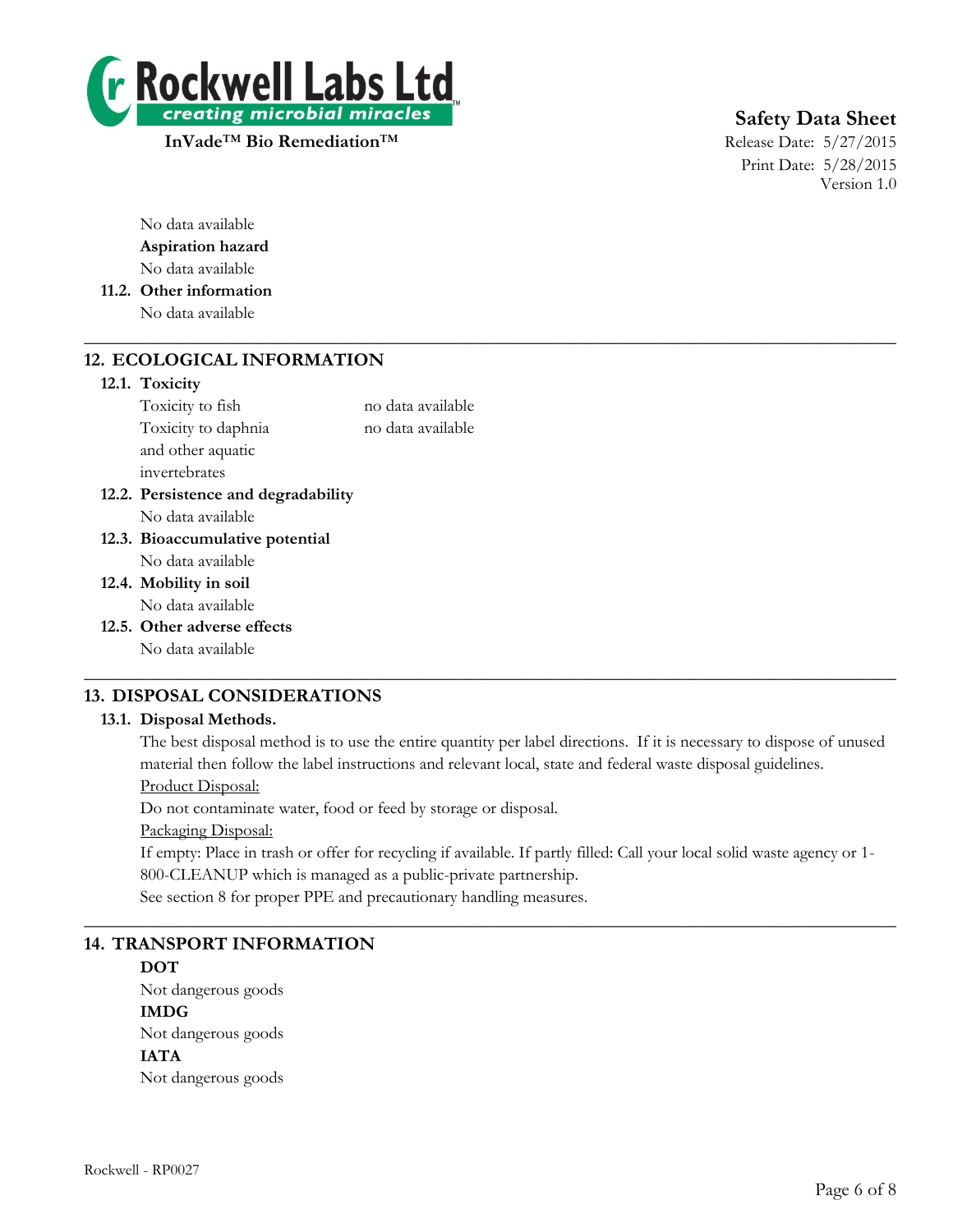

**Safety Data Sheet**

Print Date: 5/28/2015 Version 1.0

## **15. REGULATORY INFORMATION**

#### **SARA 302 Components**

No chemicals in this material are subject to the reporting requirements of SARA Title III, Section 302.

\_\_\_\_\_\_\_\_\_\_\_\_\_\_\_\_\_\_\_\_\_\_\_\_\_\_\_\_\_\_\_\_\_\_\_\_\_\_\_\_\_\_\_\_\_\_\_\_\_\_\_\_\_\_\_\_\_\_\_\_\_\_\_\_\_\_\_\_\_\_\_\_\_\_\_\_\_\_\_\_\_\_\_\_\_\_\_\_\_\_\_\_\_\_

## **SARA 313 Components**

This material does not contain any chemical components with known CAS numbers that exceed the threshold (De Minimis) reporting levels established by SARA Title III, Section 313.

#### **SARA 311/312 Hazards**

#### None

#### **California Proposition 65 Components**

This product does not contain any chemicals known to the state of California to cause cancer, birth defects, or reproductive harm.

#### **TSCA**

All components of this product are listed, exempted, or excluded from listing on the U.S. Toxic Substances Control Act chemical substance inventory.

 $\_$  , and the set of the set of the set of the set of the set of the set of the set of the set of the set of the set of the set of the set of the set of the set of the set of the set of the set of the set of the set of th

## **16. OTHER INFORMATION**

#### **Acronyms and abbreviations used**

| LD50        | Lethal Dose, 50%                                      |
|-------------|-------------------------------------------------------|
| OECD        | Organization for Economic Cooperation and Development |
| IARC        | International Agency for Research on Cancer           |
| ACGIH       | American Conference of Industrial Hygienists          |
| <b>NTP</b>  | National Toxicology Program                           |
| OSHA        | Occupational Safety and Health Administration         |
| DOT         | Department of Transportation                          |
| <b>IMDG</b> | <b>International Maritime Dangerous Goods</b>         |
| IATA        | International Air Transport Association               |
| SARA        | Superfund Amendments and Reauthorization Act          |
| TSCA        | Toxic Substances Control Act                          |
| CAS-No.     | Chemical Abstract Services - Number                   |
| PPE.        | Personal Protective Equipment                         |
| <b>HMIS</b> | Hazardous Materials Identification System             |
| <b>NFPA</b> | National Fire Protection Association                  |
| <b>PPM</b>  | Parts Per Million                                     |